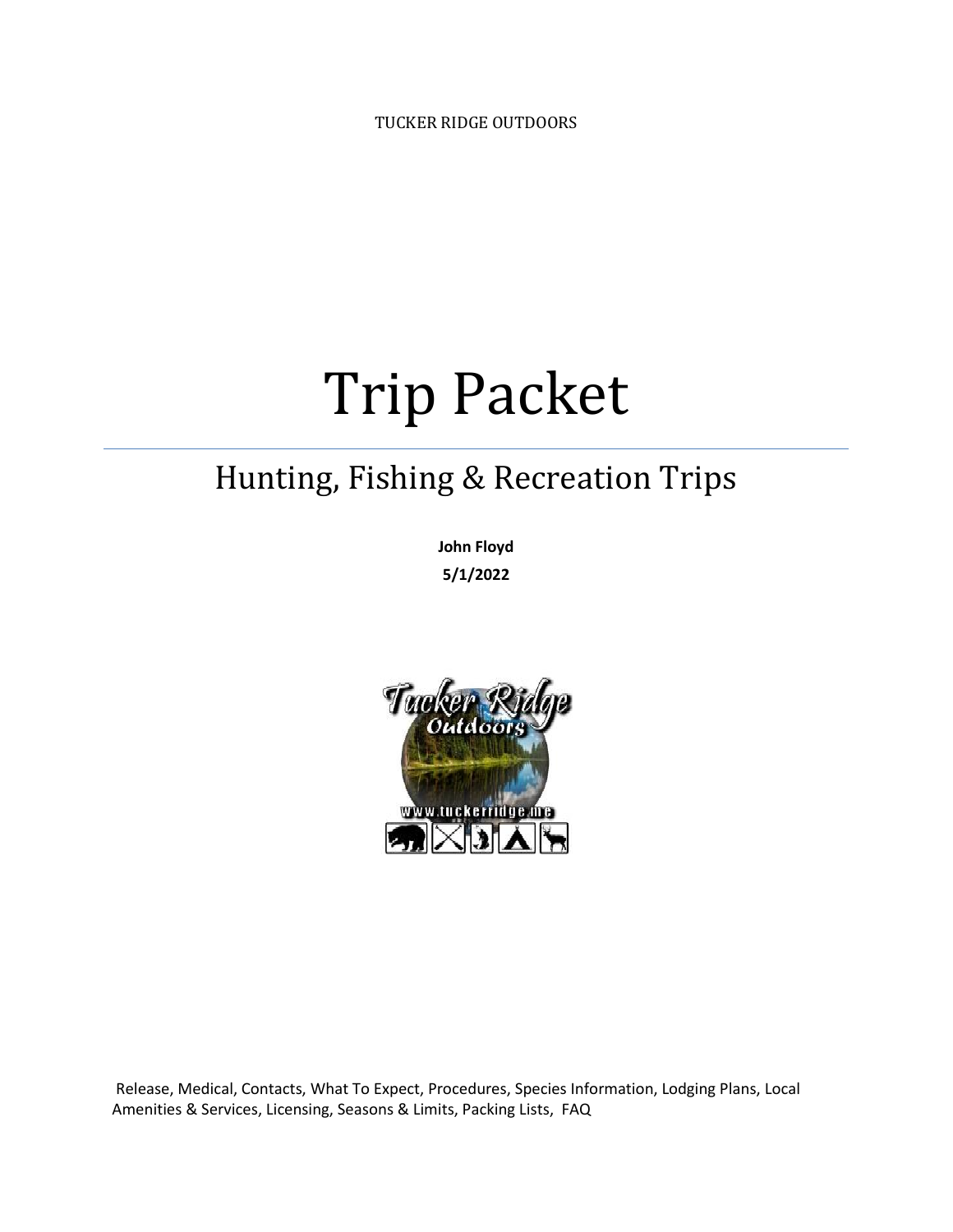

## **RELEASE, WAIVER, INDEMNIFICATION, HOLD HARMLESS, AND ASSUMPTION OF THE RISK AGREEMENT**

WHEREAS, in return for use of premises and equipment, instruction in firearms, professional guide services & for other good and valuable consideration, the receipt and sufficiency of which is hereby acknowledged, the Undersigned agrees to the following:

To indemnify, hold harmless and defend *Tucker Ridge Outdoors* and any of its employees, instructors, directors, officers or agents from any and all fault, liabilities, costs, expenses, claims, demands or lawsuits arising out of, related to or connected with the instruction in or discharge of firearms and/or guided hunting, fishing, camping and recreational activities ; the Undersigned's participation in discharging firearms and/or guided hunting, fishing, camping and recreational activities; observing the discharging of firearms and/or guided hunting, fishing, camping and recreational activities, the range, buildings, lands, waters and premises used (the "Premises"); the Undersigned's presence on or use of Premises; and any and all acts or omissions of the Undersigned. Should any such claim, demand or lawsuit arise or be asserted in any way related thereto, whether arising under the laws of the United States, the State of Maine or any other State, or under any theory of law or equity, the Undersigned will indemnify, hold harmless and defend *Tucker Ridge Outdoors*, from any and all costs, expenses or liability including, but not limited to, the cost of any settlement or judgment made or rendered against *Tucker Ridge Outdoors*, whether individually, jointly, or in concert with the Undersigned, together with all costs of court and other costs or expenses incurred in connection with any such claim, demand or lawsuit, including attorney's fees.

The Undersigned waives any and all rights and claims for damages, losses, demands and any other actions, which exist or which may arise *Tucker Ridge Outdoors*, (including, but not limited to any and all injuries, damages or illnesses suffered by the Undersigned or the Undersigned's property), which may, in any way whatsoever, arise out of, be related to or be connected with: discharging firearms, guided hunting, fishing, camping and recreational activities, the Premises, including any latent defect in the Premises; the Undersigned's presence on or use of Premises; the Undersigned's property (whether or not entrusted to *Tucker Ridge Outdoors*); *Tucker Ridge Outdoors*, shall not be liable for, and the Undersigned, hereby expressly releases *Tucker Ridge Outdoors* from any and all such claims. This waiver is both personal and on behalf of any minor for whom it is executed.

The Undersigned hereby expressly assumes the risk of entering the Premises and taking part in activities on the Premises which include, but are not limited to the discharge of firearms, the firing of live ammunition and/or guided hunting, fishing, camping and recreational activities; or observing individuals discharging firearms and/or guided hunting, fishing, camping and recreational activities; & the use of the facilities. The Undersigned furthermore hereby acknowledges and agrees that he/she has read, understands and will at all times abide by all *Tucker Ridge Outdoors* rules, instructions, procedures, safety rules, and any and all Range Safety Officer instructions, whether communicated in writing, posted on the premises & communicated verbally.

This instrument binds the Undersigned and his/her executors, administrators, assignees or heirs and any minor for whom it is signed. If obviously under the age of 21, my age is listed. If a minor, under the age of 18 years, I understand a parent or legal guardian's signature is required.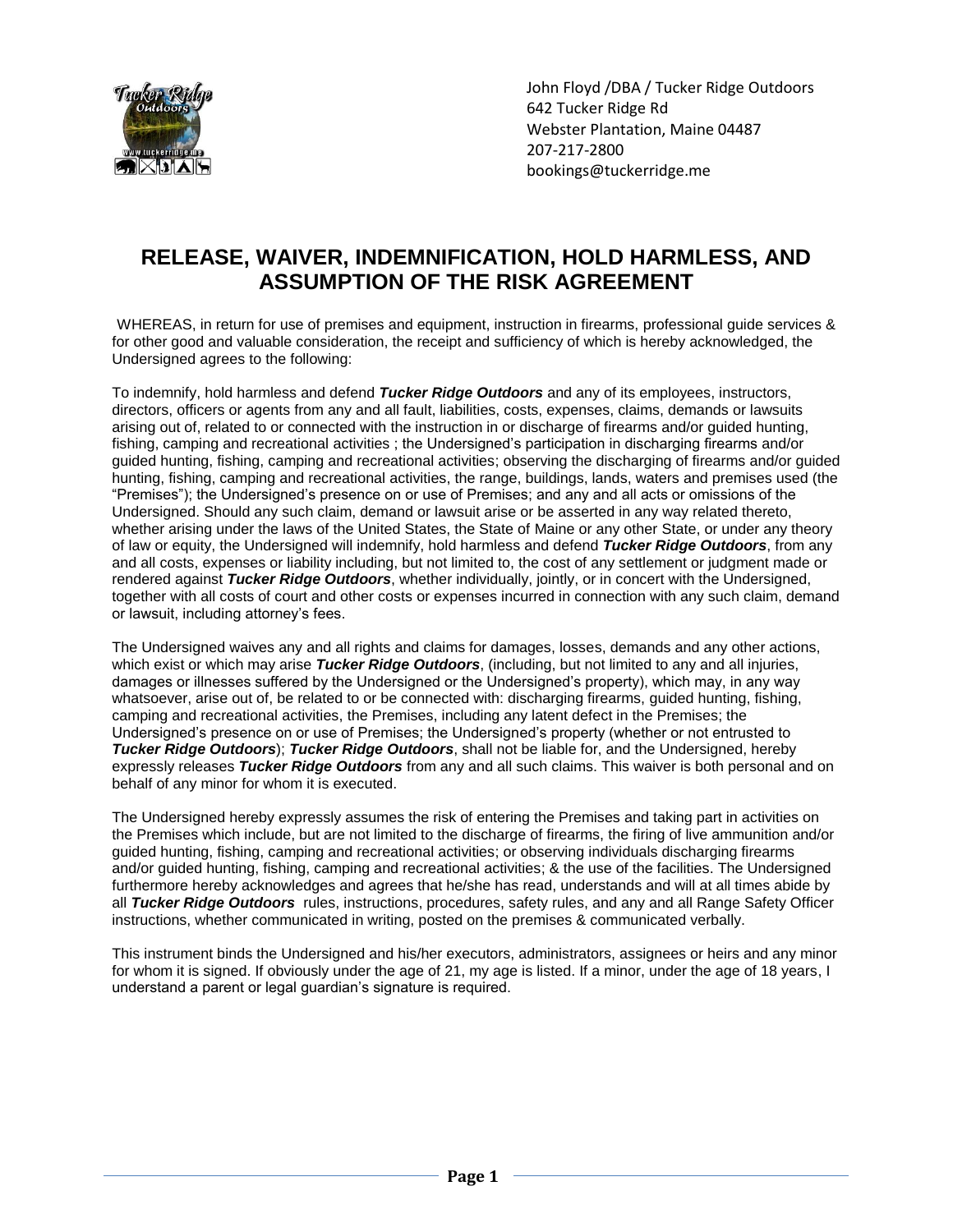

By signing this waiver I also confirm and attest; that I am not a convicted felon seeking activities with the use of a firearm, or under indictment in any court for a crime punishable by imprisonment for a term exceeding one year, I am not a fugitive from justice, I do not use or addicted to any unlawful controlled substances, I have not been adjudicated as a mental defective or have been committed to any mental institution, I am not an illegal alien, have not been discharged from the military under dishonorable conditions, have not renounced my United States citizenship, am not subject to a court order restraining me from harassing, stalking, or threatening an intimate partner or child of the intimate partner, and have never been convicted of a misdemeanor crime of domestic violence. I also further attest to the fact I am not currently under the influence of any substances that may hinder or impede my actions in handling a firearm, hunting and/or fishing equipment or recreational vehicles, safely for the intended purposes of this course, training or activity.

| X.                                                                                                                         |                                                          |
|----------------------------------------------------------------------------------------------------------------------------|----------------------------------------------------------|
| <b>Printed Name</b>                                                                                                        | Age if under 21                                          |
|                                                                                                                            |                                                          |
| X.                                                                                                                         |                                                          |
| Signature                                                                                                                  | Date                                                     |
|                                                                                                                            |                                                          |
| X.<br><u> 1980 - Jan James James Jan James James James James James James James James James James James James James Jam</u> | X.<br><u> 1980 - John Stein, Amerikaansk politiker (</u> |
| Parent/Legal Guardian Signature                                                                                            | Date                                                     |
|                                                                                                                            |                                                          |
| X                                                                                                                          | X.                                                       |
| Parent/Guardian Contact #1                                                                                                 | Parent/Guardian Contact #2                               |
|                                                                                                                            |                                                          |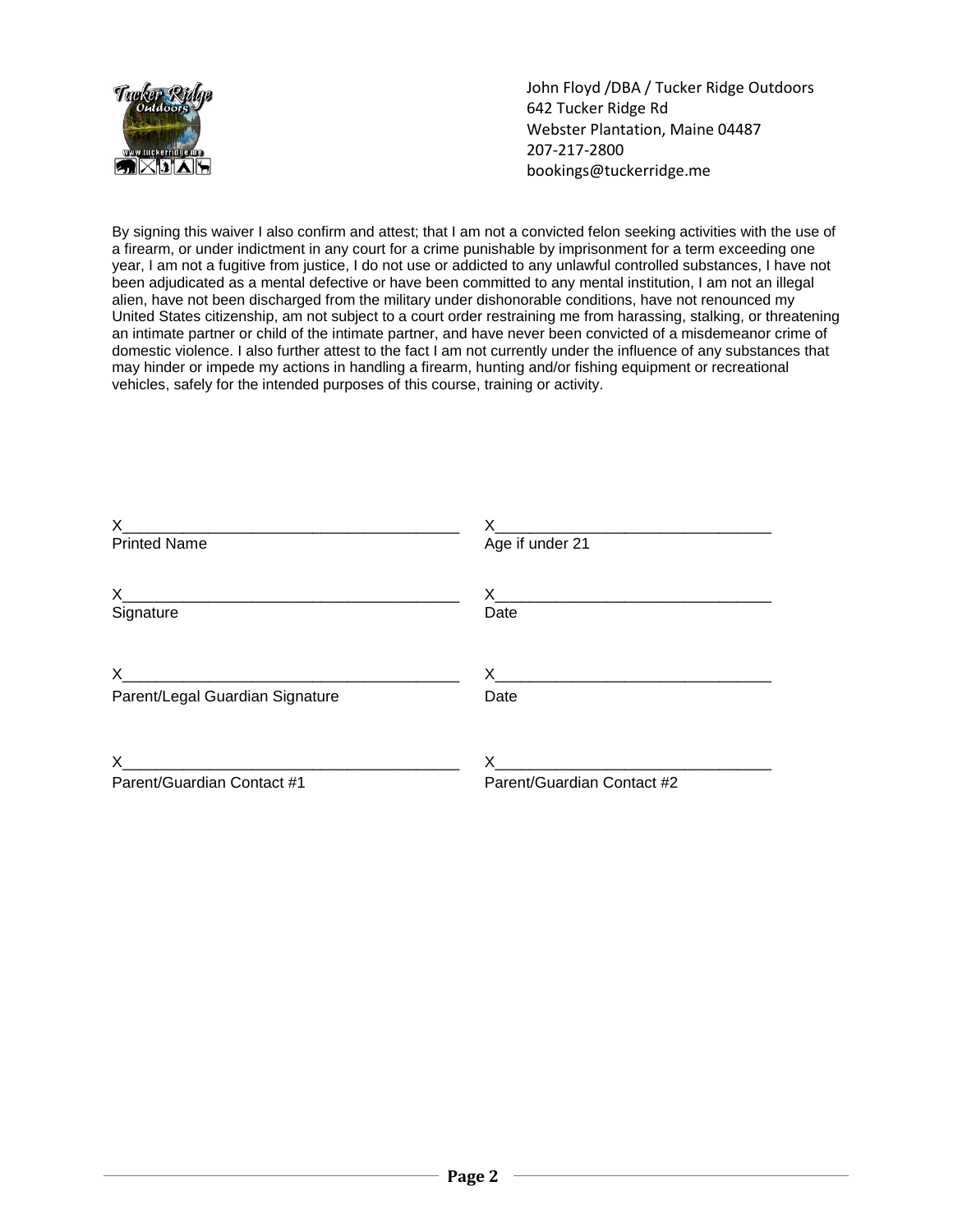

## **EMERGENCY CONTACT INFORMATION**

Please provide us with Primary and Secondary emergency contacts in the event of hospitalization or injury (Exclude contacts that will be present with you during your trip/visit)

#### **Primary**

| Name    | Relationship   |  |
|---------|----------------|--|
| Address |                |  |
| Phone 1 | Mobile or Home |  |
| Phone 2 | Mobile or Home |  |

#### **Secondary**

| Name    | Relationship   |  |
|---------|----------------|--|
| Address |                |  |
| Phone 1 | Mobile or Home |  |
| Phone 2 | Mobile or Home |  |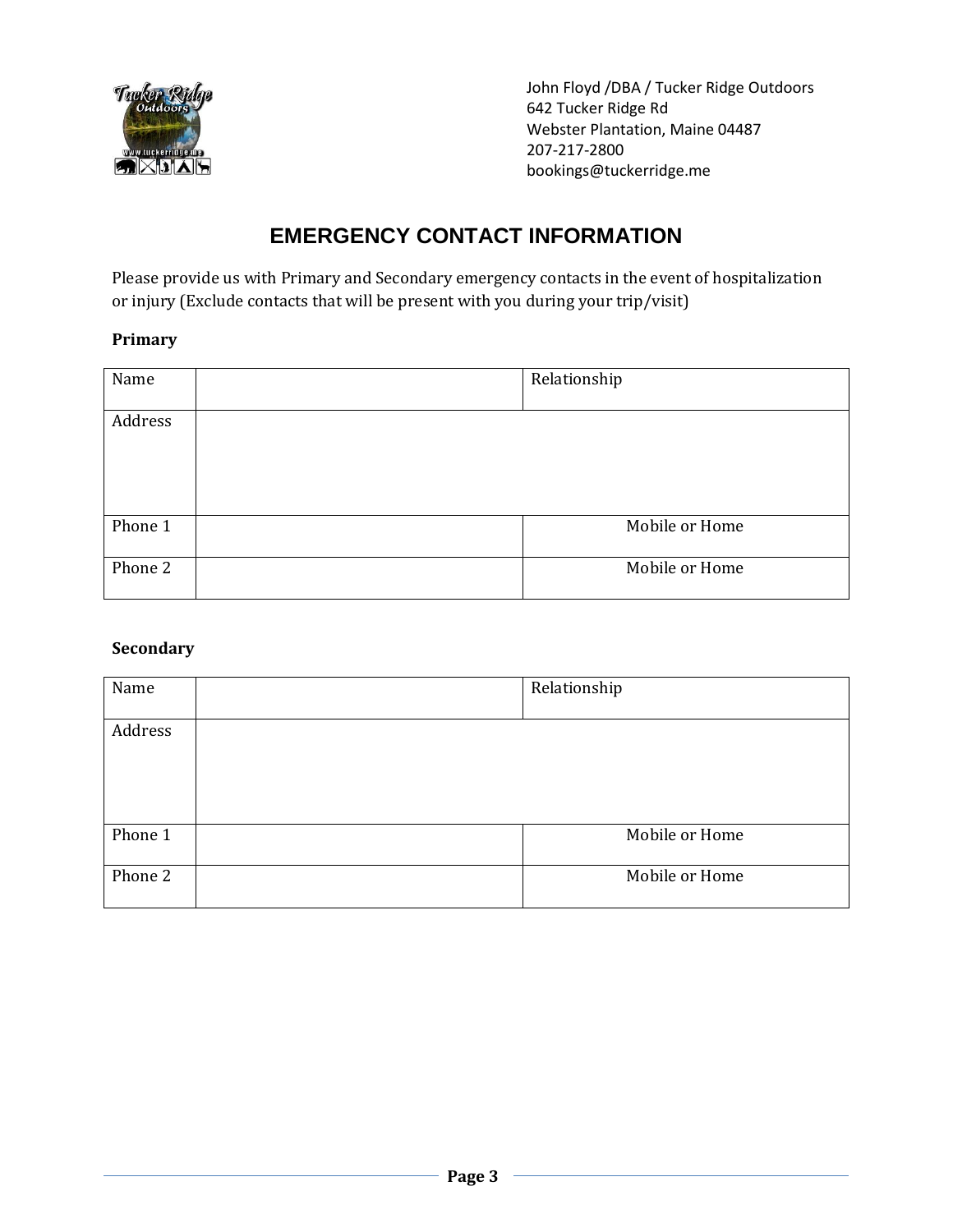

## **MEDICAL & HEALTH BACKGROUND / QUESTIONAIRRE**

Outdoor recreation frequently involves hunting & fishing equipment, firearms & ammunition, primitive camp sites and strenuous physical activity. While your guide/instructor maintains Red Cross First Aid certification, ensuring we have a client's background of any current medical conditions or chronic ailments will help us to help you if an unforeseen incident or injury occurs. We are well aware of HIPA privacy laws and will treat your information accordingly. This is strictly a volunteer questionnaire and you may request this section back or destroy it at the end of your visit.

Do you currently have or suffered in the past, any of the following: (circle all that apply)

| Shortness<br><sup>.</sup> breath<br>-O1 | Dizziness'<br>'Vertigo | Seizures |
|-----------------------------------------|------------------------|----------|
| Heart.<br>Attack                        |                        |          |

Do you currently suffer from any of these conditions: (circle all that apply)

| n.,<br>Diabetes | $\mathbf{L}$<br><b>TT: 1</b><br>High Blood Pressure | Raynaud's Syndrome |
|-----------------|-----------------------------------------------------|--------------------|
| Iemophilia      | Inilensv                                            |                    |

Have you ever suffered a hot or cold weather injury such as Heat Stroke, Heat Exhaustion, Frost Bite or Hypothermia? YES / NO If so, please describe: \_\_\_\_\_\_\_\_\_\_\_\_\_\_\_\_\_\_\_\_\_\_\_\_\_\_\_\_\_\_\_

Do you have any known allergies? If so, please describe: \_\_\_\_\_\_\_\_\_\_\_\_\_\_\_\_\_\_\_\_\_\_\_\_\_\_\_\_\_\_

Do you know your blood type? \_\_\_\_\_\_\_\_\_\_\_\_\_\_\_\_\_ Do you wear a Medical I.D. bracelet? YES / NO

Is there any other pertinent information that would assist us in a First Aid situation should you be unable to respond? If so, please describe: (please list any prescription medication, insulin, etc)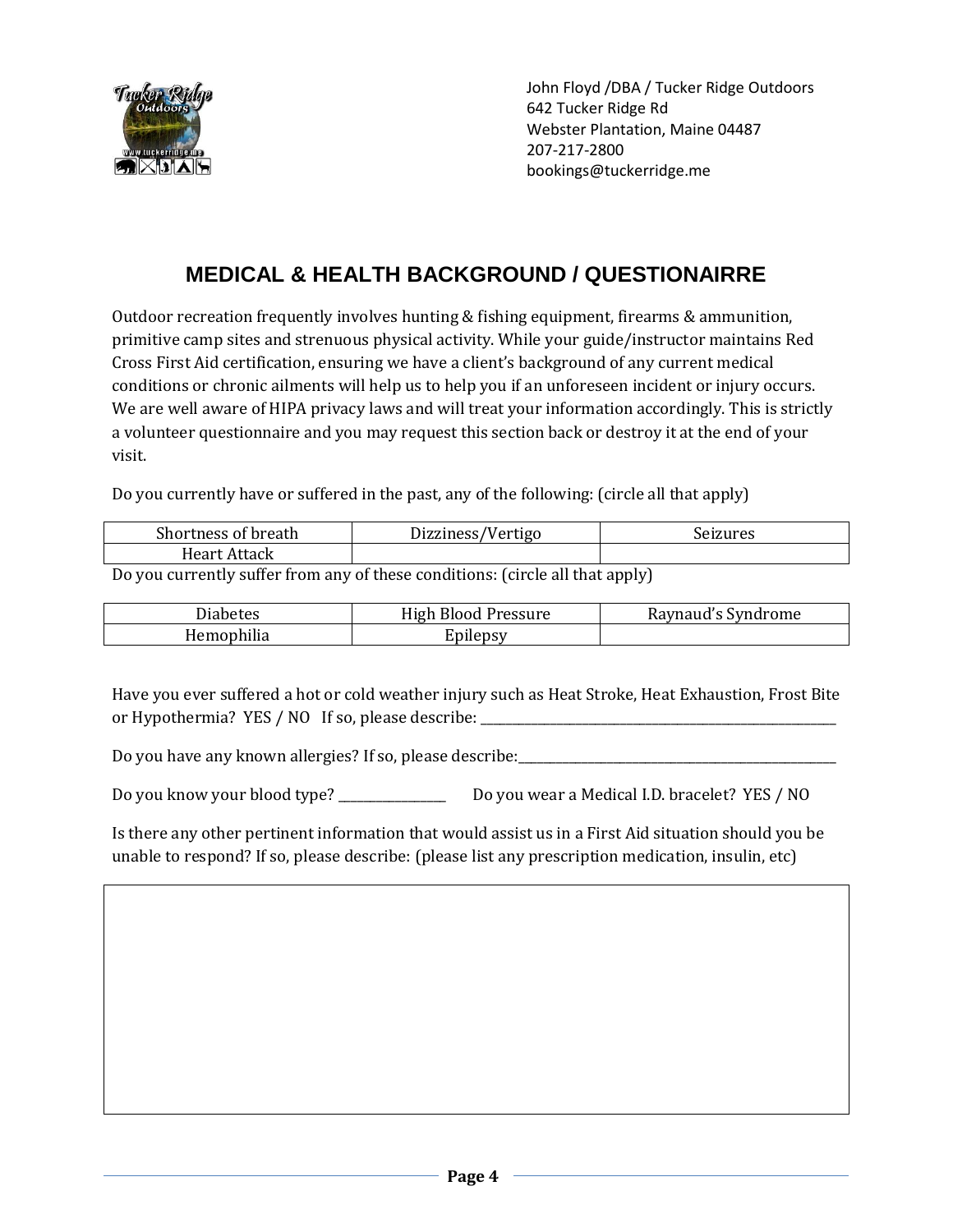

## **Frequently Asked Questions & Answers**

**Q. What exactly does this trip involve? How exactly will we be fishing, hunting or travelling? Am I (or others in my party) physically capable of this trip? What changes can be made if the trip is too difficult?**

A. Each type of guided trip is unique. We'll provide activity specific itineraries for your trip/hunt after booking. Additional info can also be downloaded from our website on the Resources page at https://tuckerridge.me

Your answers on the questionnaire in this packet will help us determine the trip details for specific activities in accordance with your fitness level and or medical conditions. For instance, having a fear of heights means no tree stands for some hunters and not being able to swim is an important factor in planning a canoe trip. As a general rule, most outdoor activities require physical exertion. Please be prepared for the activity you are booking; having to greatly modify or suspend your trip in progress may result in a disappointing experience.

#### **Q. How likely are we to be successful?**

A. How you define success may be different from another person's view. Any guarantee of success should be viewed with caution. While we will make every effort to put you in position to make a shot or catch fish, your success truly depends on your skill and effort as a sportsman. We are very happy to provide any additional help or tips you may need on your trip.

#### **Q. How many others will be in camp? How many others will be with my guide? Will someone other than the person I am talking with be my guide?**

A. We aim to never have a greater ratio of 6 clients per bear camp & 9 clients for deer camp. This ensures maximum attention to client needs and helps you fully enjoy your trip/hunt. I believe this size camp also helps build camaraderie and develops long-lasting relationships – something very important to us at Tucker Ridge. John is the owner-operator and will be your guide. He is available to you 24 hours a day.

#### **Q. What can I expect for weather conditions? What will happen if the weather conditions prevent my trip from happening as expected? Is there an alternative trip or refund plan?**

A. There is an old saying in Maine…"If you don't like the weather, wait five minutes." Unfortunately, weather is the only thing we cannot control during your trip. The amount of planning, resources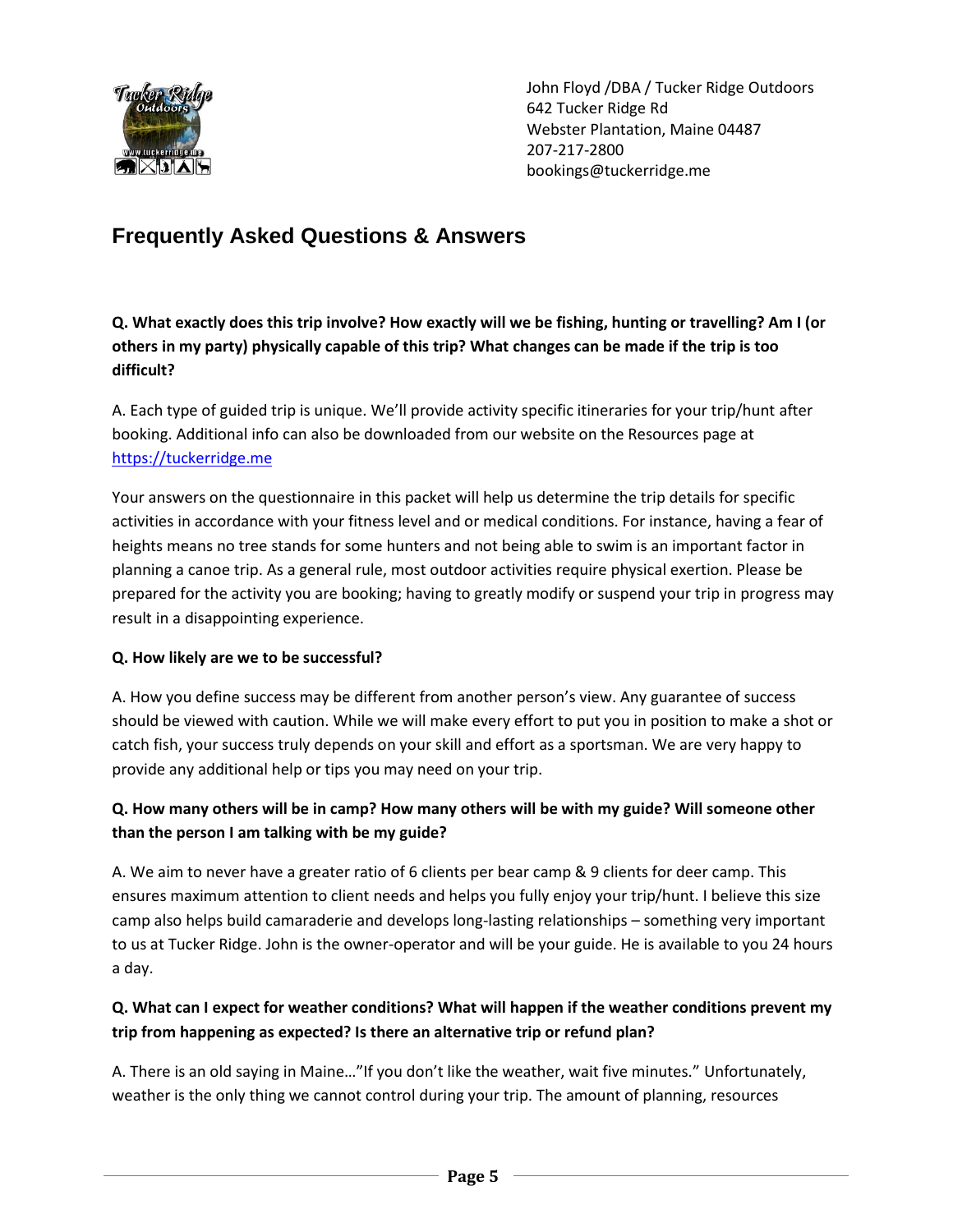

allocated and money spent in advance of your trip can not be recouped if we cancel trips for rain or snow. In some cases, a little weather may enhance your experience. In extreme cases such as natural disasters, multi-day blizzards, acts of terrorism or other events beyond reasonable control that prevent a trip as scheduled, we will reschedule you at no cost or penalty. We reserve the right to cancel or modify trips due to weather or unforeseen circumstances.

#### **Q. What is the price? Exactly what is included in that price? Are there any other costs? Are tips or gratuity included or added on?**

A. Each trip/hunt is priced individually. All guided trip/hunt packages include lodging unless stated otherwise with the American Plan (meals provided) standard. Meal plans are available for self-guided, DIY trips & recreation groups booked at the lodge. Gratuities are not expected, but are very much appreciated if you feel inclined to do so. The only other costs are licenses or permits for you specified hunt/fishing trip and registration fees for ATV or snowmobiles if applicable.

#### **Q. Is a deposit required and if so, what is the policy on refunds? What are the expected terms of payment?**

A. Deposits are required on all trips. This ensures we can have all of the requirements in place for your visit. A **non-refundable deposit**\* is due when you book your trip with the balance due upon arrival for fishing trips and/or 60 days before guided hunts. We accept cash, checks and all major credit cards. Personal checks may only be used for deposits.

\*You may reschedule your trip up to six months in advance; inside the six month window, if you fill your slot with another qualified, paid client, we will be happy to refund your deposit.

#### **Q. Are meals included? If so, what sort of meals will be served?**

A. All guided trips/hunts include the American Plan standard. We offer meal plans for DIY trips on a requested basis. Your trip/hunt will be planned as either a Housekeeping or Meal Plan in advance. Meals are based on type of trip activity but staples include farm fresh eggs to order, pancakes, chicken, pasta and wild game for those who enjoy it. If you have special dietary requirements or requests make sure that you let your guide know.

#### **Q. Is transportation included? If so, from where to where?**

A. All local transportation is included. We'll get you to and from hunting sites, put in and take out sites for boaters and all game tagging, processing and taxidermist locations. We'll also provide trips to the local general store or services hub of Lincoln, ME as needed. For clients flying in to Bangor International Airport, we offer a pick up and drop off shuttle service for a flat fee.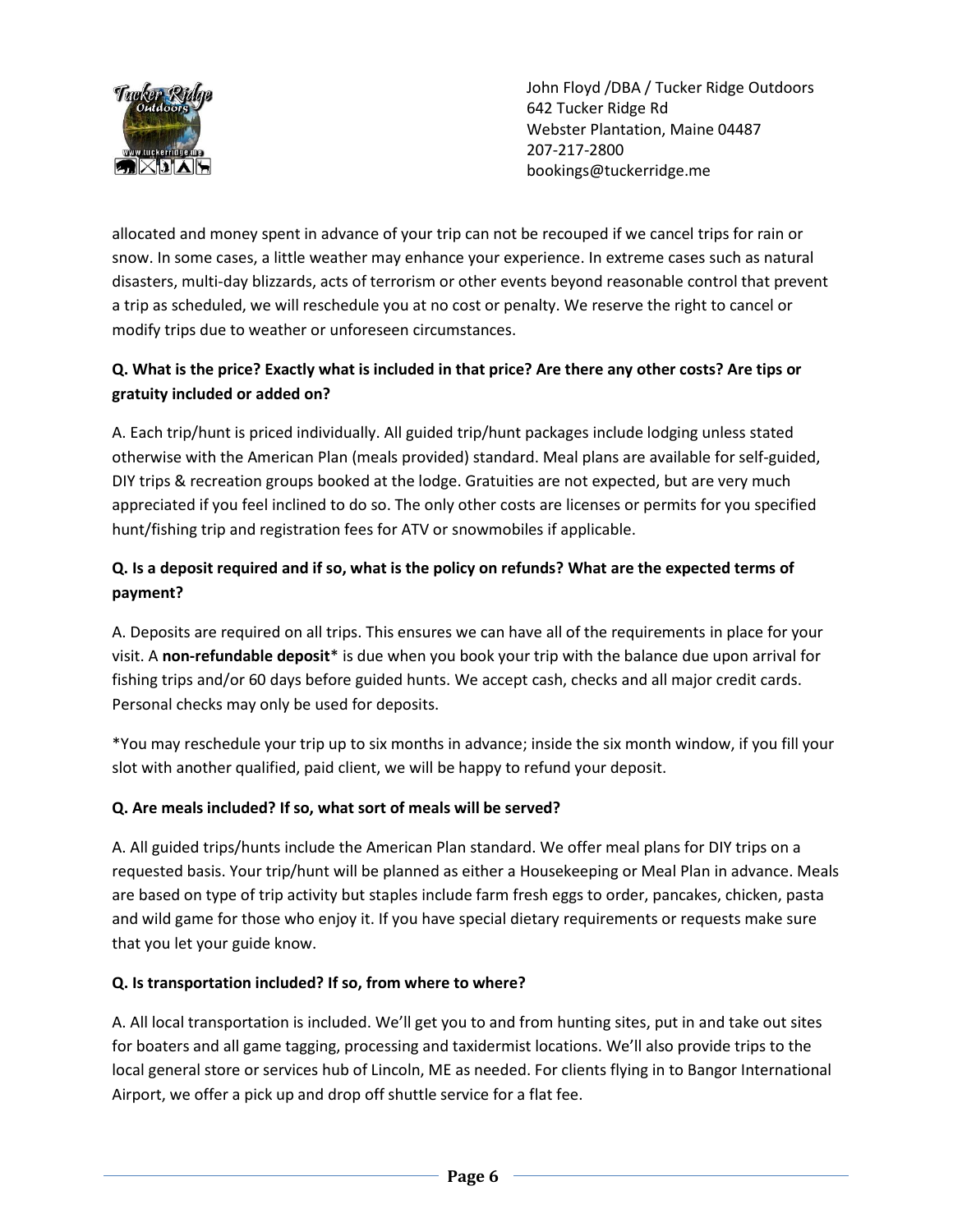

#### **Q. Are licenses required? If so, are they included?**

A. Licenses are not included but may be purchased here upon arrival. Hunters must possess a Hunter's Education Safety card or previous hunting license (including out of state) to buy necessary permits/licenses onsite at the camp. We can also facilitate the registration of ATV's and snowmobiles upon arrival.

#### **Q. Are you fully licensed? What certifications do you hold?**

A. John is licensed by the Maine Dept. of Inland Fisheries and Wildlife as a Registered Maine Guide with endorsements in Hunting, Trapping, Fishing, Recreation & Commercial Boat Operator, License #12121623

John is also a Certified NRA Instructor with ratings in Pistol, Home Firearm Safety and Range Safety Officer, Cert #177106770

Additionally, John is an NRA Hunter Clinic Program Instructor certified to teach Wild Turkey and Whitetail Deer hunter clinics. He holds a current American Heart Association *Heartsaver First Aid* certification and completed the *Combat Lifesaver First Aid* course in the U.S. Army.

## **Other considerations**

- Please contact us to discuss any aspect that you are unsure of, especially what will be included in the package price for services. We want to make sure that we are both clear on every included detail and are in firm agreement on the price and services offered and expected.
- Be realistic and have obtainable goals. Realize that many factors can affect hunting or fishing trips including things, such as inclement weather, that are beyond the control of the guide. Be sure that you are not asking your prospective guide for something unreasonable, unobtainable, or unsafe.
- We will send you a written or email confirmation when booking a trip after the deposit is made. It will outline each detail offered, promised, or expected on the excursion. It will also include method of payment and terms of payment. Terms for cancelations or refunds will also be outlined in the agreement.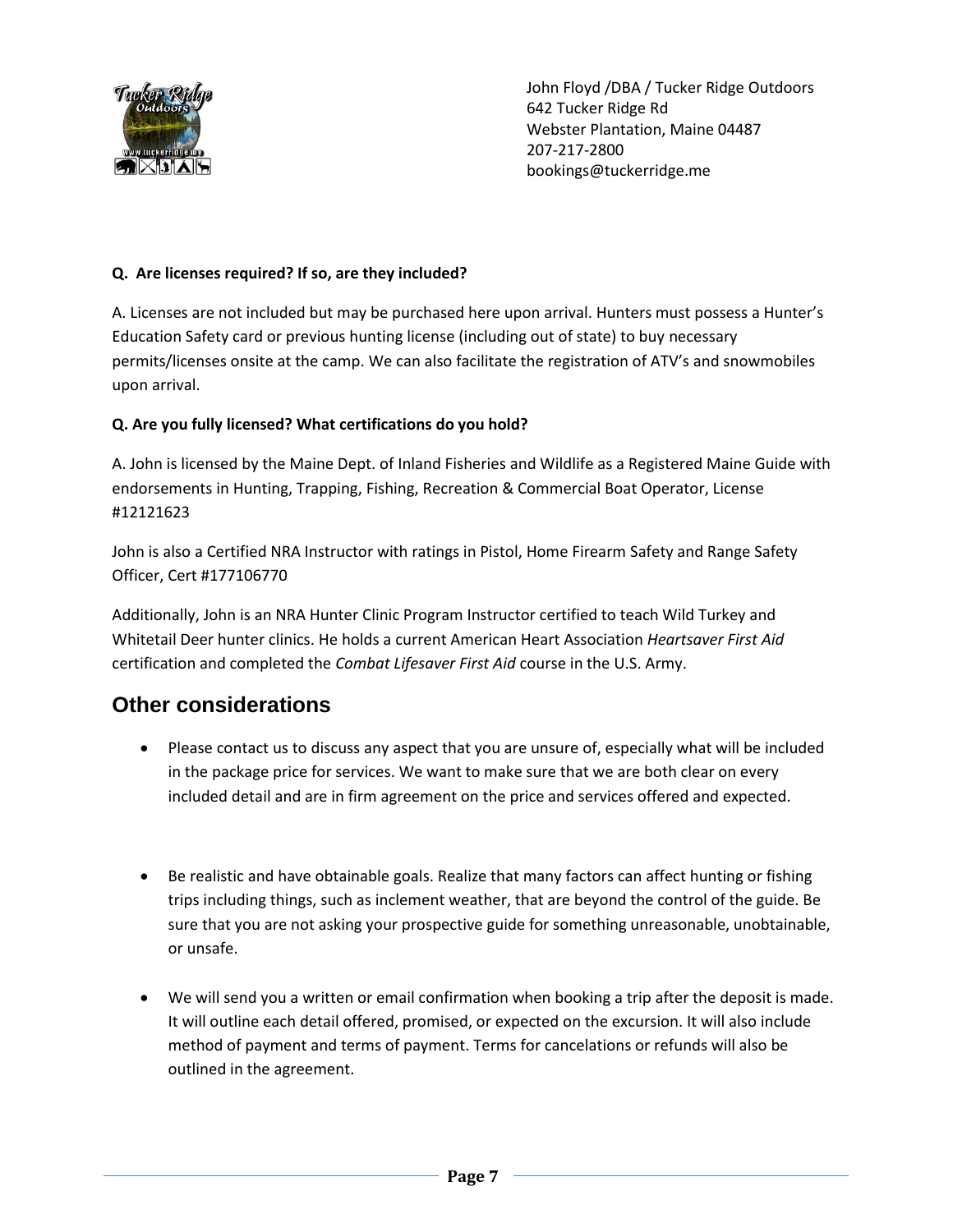

## **Hunt Packing List**

Items you'll need:

- Rifles we recommend .30 caliber rifle or larger, Handguns .44 Mag or higher, Shotguns 12 or 20 ga.
- Layered Cold Weather Gear, Quality Hunting Boots (600 -1000gr Thinsulate)
- Wet Weather Gear, Head Nets & Light Gloves for Bear & Turkey Seasons
- Compass, Knife, Fire Starter & Spare Ammunition
- Headlamp and/or Flashlight, Spare Eyeglasses, Prescription Medicine w/ Copy of RX
- Hunter Orange for Deer, Moose Seasons

Optional items:

- Cell Phone & Charger
- **•** Binoculars, Rangefinder
- Casual Camp Clothing, Shower Shoes
- Fishing Gear, ATV
- Coolers, Extra Hunting Seat Pad
- Hand/Feet Warmers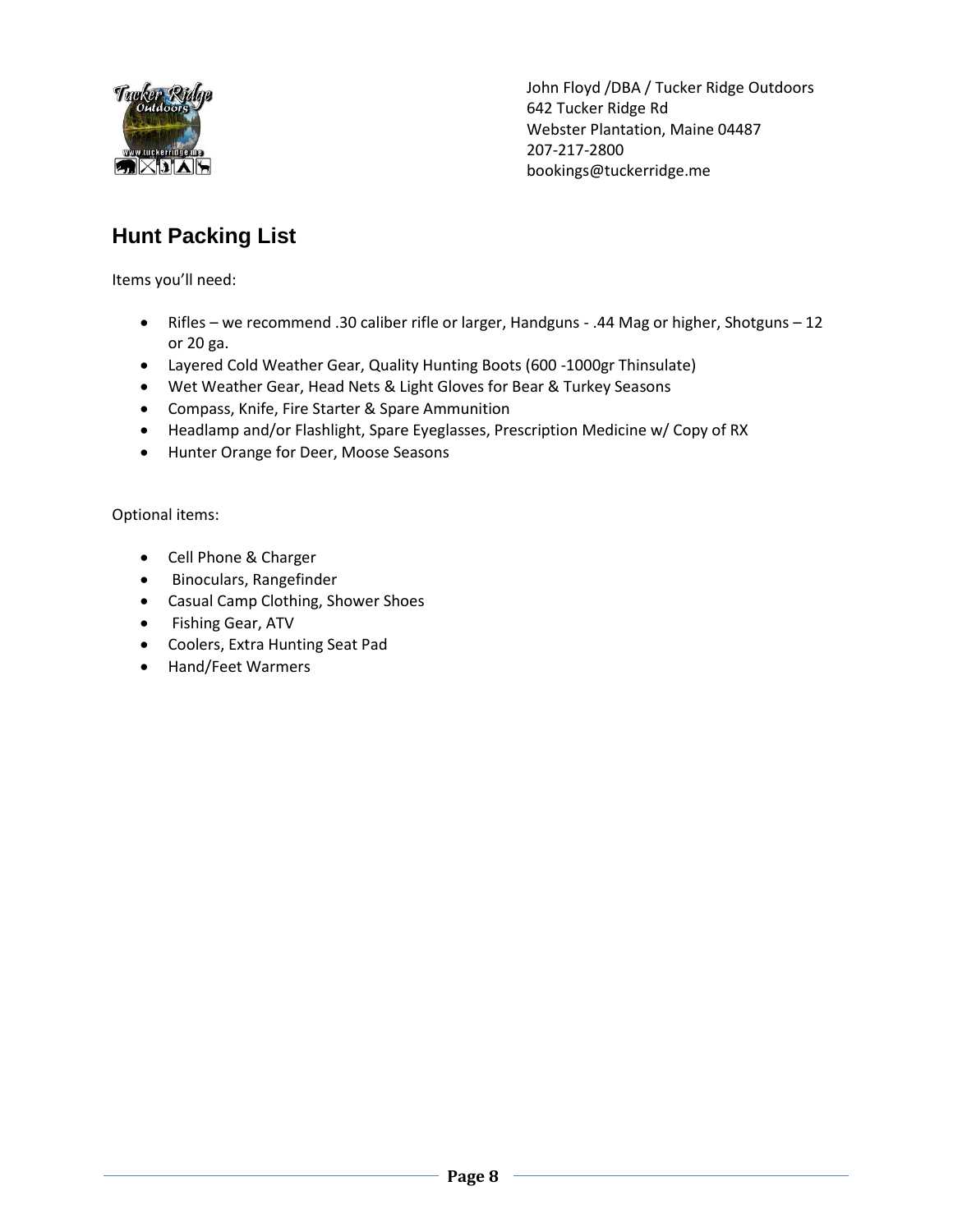

## **What to expect at hunting camp**

As a professional hunter in Maine, I often expect to find myself dealing with the seasoned hunter; an individual who has hunted for many years, perhaps made a hunt or two out west or down south, and now is coming further north to hunt for species that have eluded him elsewhere.

The seasoned hunter knows what firearms he needs and what equipment will be necessary - and he knows the ropes. The most noticeable thing about seasoned hunters is that they don't seem to be lost souls. It's obvious that they have done this before.

They generally bring one rifle in a hard case; it is sighted in, has a quality scope installed and a couple of boxes of extra ammunition are on hand. They also have a minimum of personal equipment, which is packed in two small duffels that will easily fit in camp.

Proper footwear, cold weather and rain gear are in one of the duffel bags, and a super light camera is tucked in a shirt pocket. Perhaps the only items of obvious excess are the cell phone and other electronic gadgets prominent today.

Many first-time hunters are sure they know someone of the type I'm talking about. Furthermore, on their first hunt they are often positive I've described everyone else in camp – and not them.

The truth is very few hunters are the above-described "perfect hunter."

Most hunters still bring too much gear, and they pack it in oversize gun cases and extra-large duffels or totes. New hunters to the north woods of Maine tend to pack everything but the kitchen sink and even experienced ones pack things they don't need.

I think we (as hunters) probably come to expect this "perfect hunter" persona of everyone, and all too often forget about the people who haven't hunted in the north before. These hunters often are intimidated by what goes on around them.

At last they are in Maine, Big Woods Country, and the place that dreams are made of. It's all new to them and sometimes, overwhelming. The size of the country, the remoteness, and the casual manner in which everyone treats the sprawling woods and quick changing weather is quite different from what they are used to.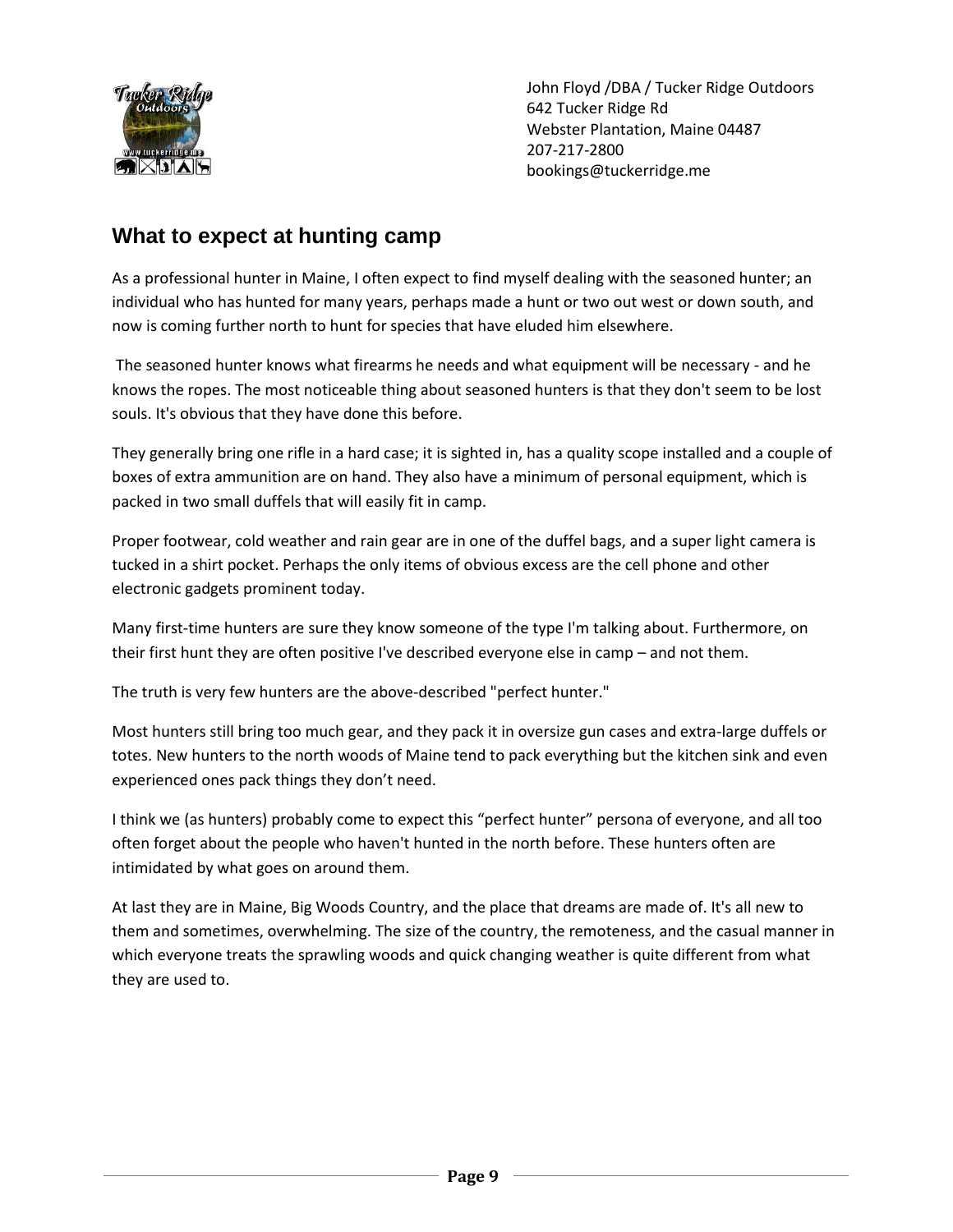

## **What to expect (continued)**

They sometimes feel they do not fit in. They don't ask questions for fear of looking ignorant, or maybe they just don't know what to ask. It is obvious to me that many don't book hunts, simply because they do not know what to expect. Others are willing to go, but only if they have someone along who has been here before.

It is my hope that seasoned veteran hunters in camp mentor and offer advice to the younger, less experienced in camp. Similarly, novice hunters should seek the wisdom and experience of those who have "been there, done that."

This dynamic of hunting camp is one that solidifies the hunting community and ensures that traditions pass down from generation to generation. Hunting camp is far more than a place to sleep when you aren't on stand. It is a place of camaraderie, union of spirit and legacy building.

At Tucker Ridge Outdoors, we aim to capture the spirit of the traditional sporting camps of Maine lore. As hunters, we are all brothers (and sisters) in arms, from the astute woodsman to the greenhorn rookie. We all share the passion for the pursuit of game and all that nature reveals to us, deep in the solitude of the wood.

We hope you enjoy your time on Tucker Ridge. As you make new friends and swap tall tales, you'll not only be participating in the richest of hunting heritage and tradition, you will be helping to build ours…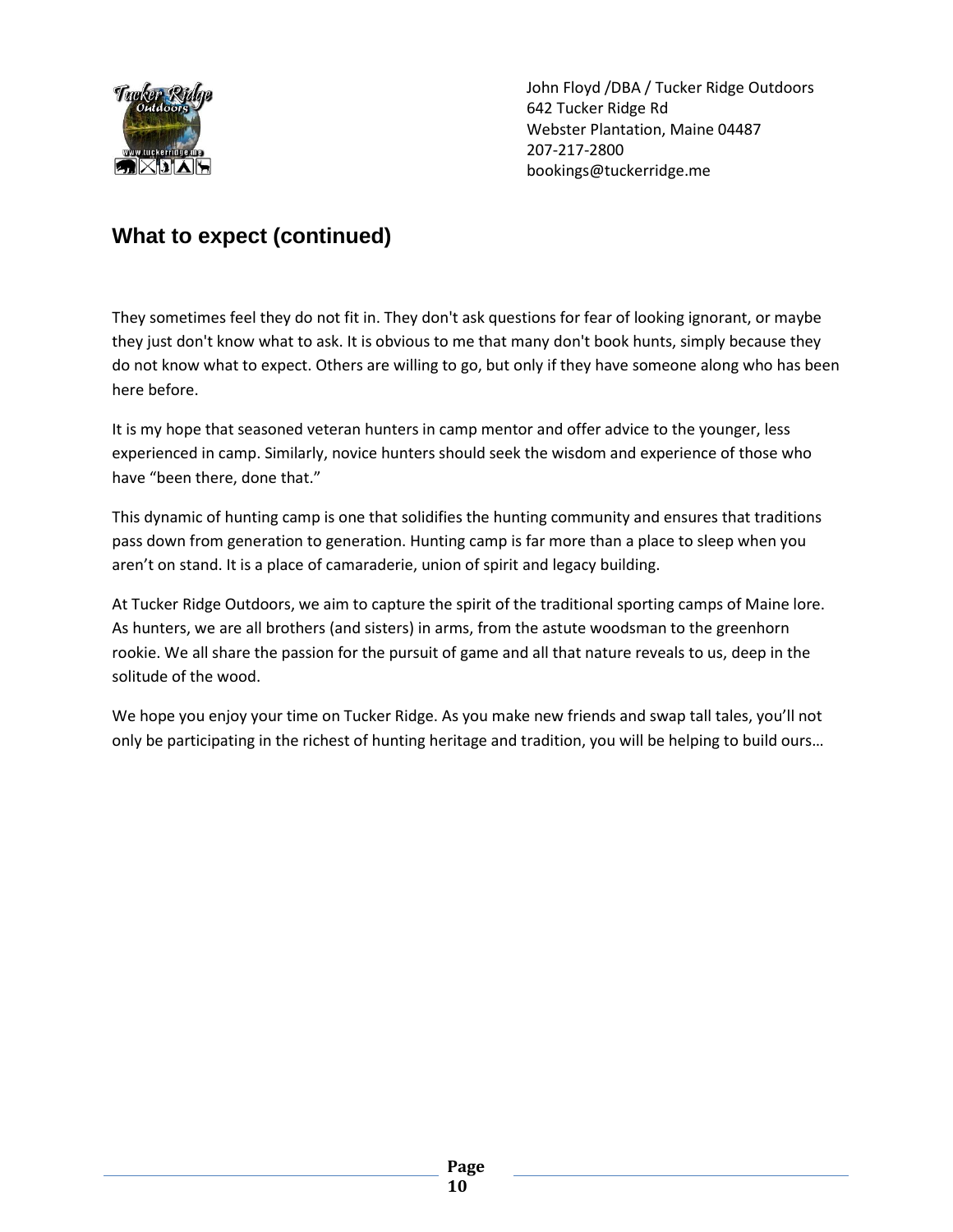

## **Local Amenities and Services**

**Smith's General Store – Springfield, ME (15 min) Services - Lincoln, ME (40 min)**

**Bangor International Airport (90 min)**

## **Day Trips**

- **Grand Lake Stream (1 Hr.)**
- **Million Dollar View (45 Min)**

**Mattawamkeag Wilderness Park (25 min)**

**Bar Harbor (2 Hrs.)**

**Moosehorn National Wildlife Refuge (1 Hr. 20 min)**

**West Quoddy Head Lighthouse (2 Hrs. 10 min)**

**Baxter State Park/Mt Katahdin (90 min)**

**Katahdin Woods and Waters National Monument (1 Hr. 40 min)**

## **Local Lakes & Rivers**

| Silver Lake, Lee                   | Duck Lake, Lakeville                         | <b>Bottle Lake, Lakeville</b>              |
|------------------------------------|----------------------------------------------|--------------------------------------------|
| <b>Big Lake, Grand Lake Stream</b> | West Grand Lake, Grand Lake<br><b>Stream</b> | <b>Upper Cold Stream Ponds,</b><br>Lincoln |
| <b>Grand Lake, Danforth</b>        | Sysladobsis Lake, Lakeville                  | <b>Stump Pond, Lincoln</b>                 |
| <b>Mattanawcook Pond, Lincoln</b>  | <b>Folsom Pond, Lincoln</b>                  | <b>Molunkus Lake, Macwahoc</b>             |
| Baskahegan Lake, Brookton          | <b>Cold Stream Pond, Enfield</b>             | East Musquash Lake, Topsfield              |
| <b>Penobscot River, Lincoln</b>    | Mattawamkeag River, Kingman                  | Long & Caribou Ponds, Lincoln              |
| Junior Lake, Lakeville             | <b>Mattagodus Stream, Webster</b>            | And more                                   |